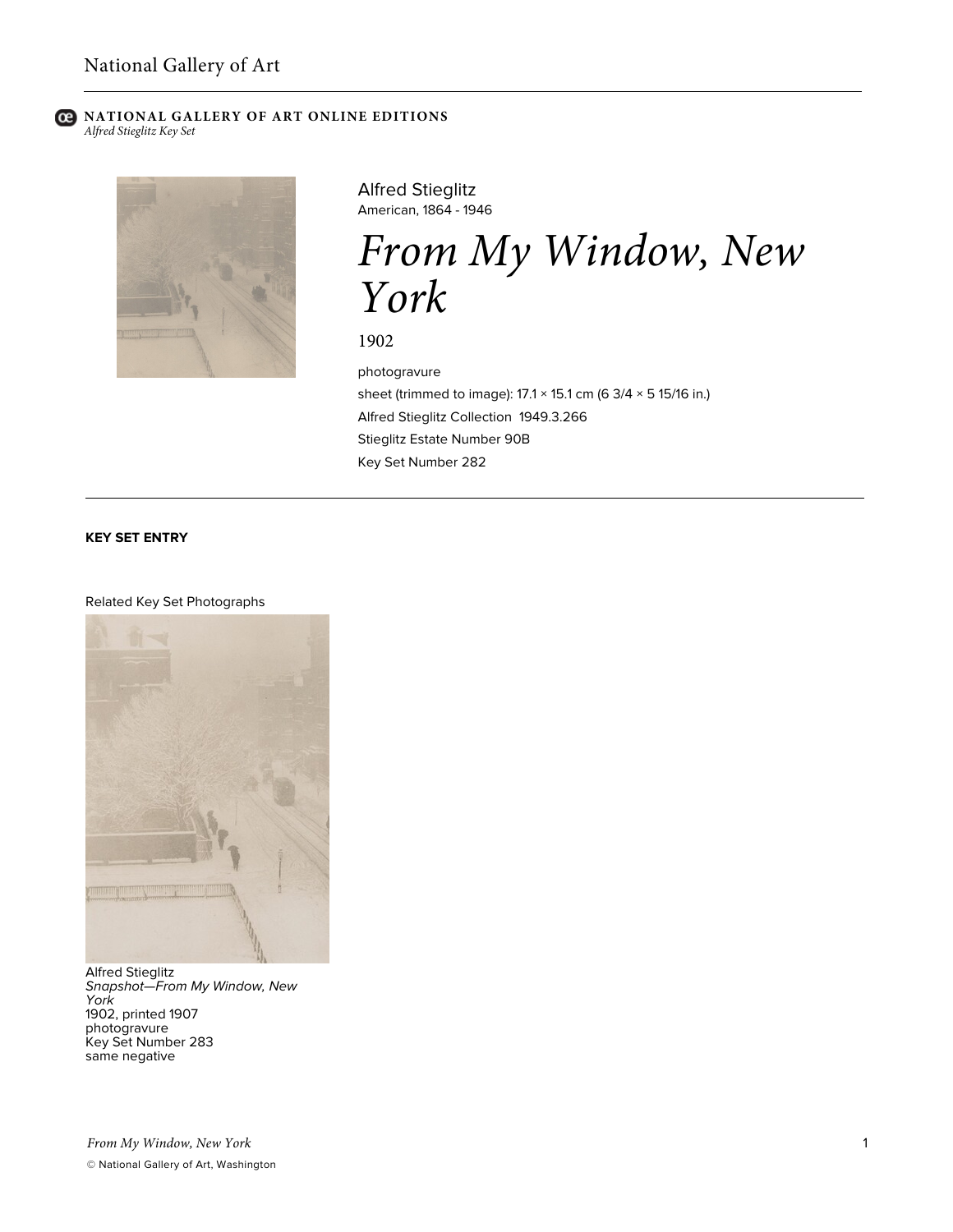#### **NATIONAL GALLERY OF ART ONLINE EDITIONS** *Alfred Stieglitz Key Set*

### Remarks

X-ray fluorescence analysis and visual examination conducted in 2018 revealed this print to be a photogravure. It had previously been misidentified as a carbon or gum print.

# **INSCRIPTION**

by later hand, on mount, lower left verso, in graphite: 90 B

## **PROVENANCE**

Georgia O'Keeffe; gift to NGA, 1949.

## **EXHIBITION HISTORY**

1958 Photographs by Alfred Stieglitz, National Gallery of Art, Washington, DC, March 16–April 27, 1958

1983 Photographs by Alfred Stieglitz, National Gallery of Art, Washington, DC, February 3–May 8, 1983; Metropolitan Museum of Art, New York, June 17–August 14, 1983; The Art Institute of Chicago, October 18, 1983–January 3, 1984

2002 Alfred Stieglitz: Known and Unknown, National Gallery of Art, Washington, DC, June 2–September 2, 2002; The Museum of Fine Arts, Houston, October 6, 2002–January 5, 2003

## **BIBLIOGRAPHY**

- 1958 Bry, Doris. *Exhibition of Photographs by Alfred Stieglitz*. Exh. cat. National Gallery of Art, Washington, 1958: 20.
- 1983 Greenough, Sarah, and Juan Hamilton. *Alfred Stieglitz: Photographs and Writings*. Washington, 1983: no. 32.
- 2002 Greenough, Sarah. *Alfred Stieglitz: The Key Set: The Alfred Stieglitz Collection of Photographs*. Washington, 2002: vol. 1, cat. 282.

*From My Window, New York*

© National Gallery of Art, Washington